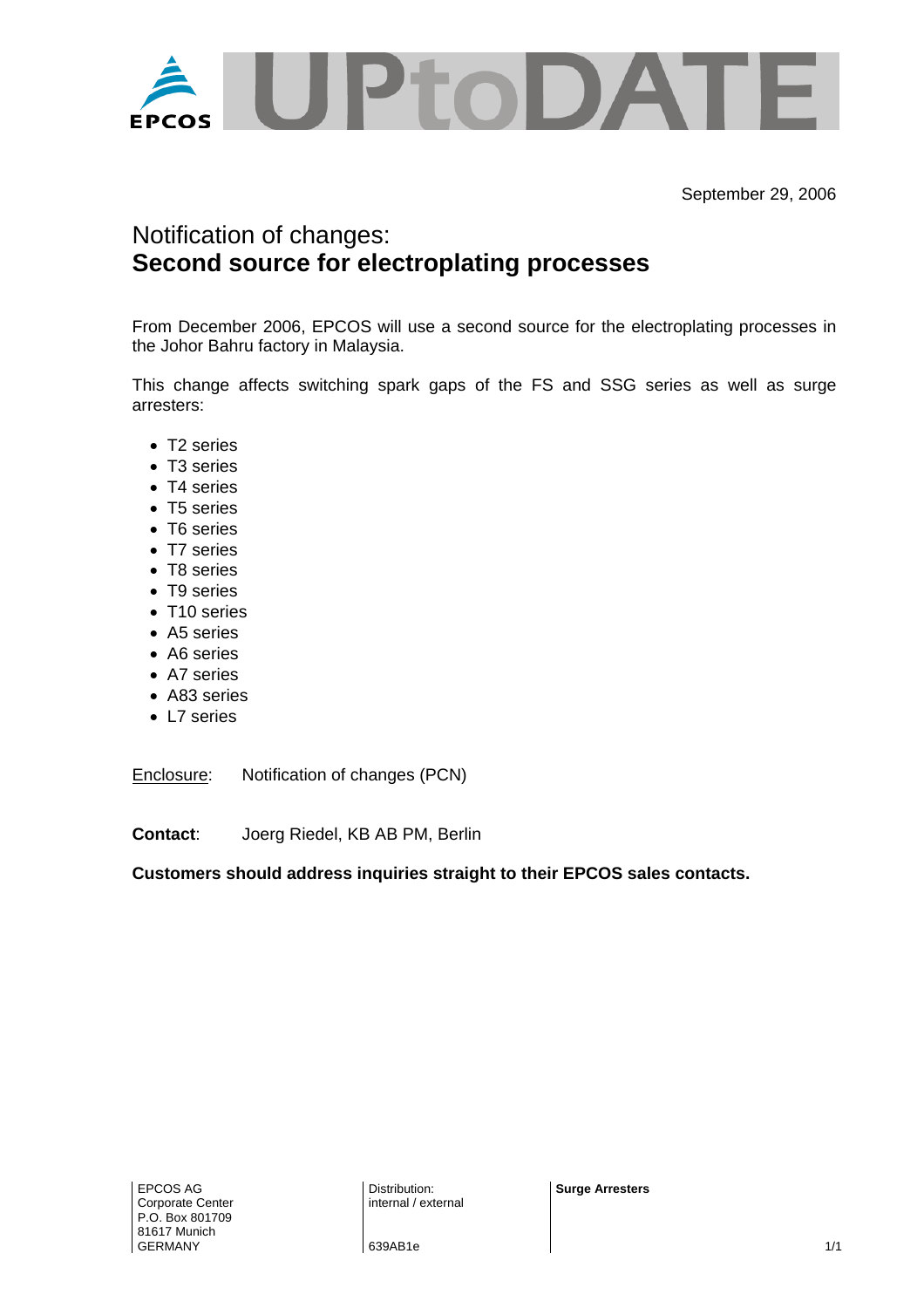

## **Product / Process Change Notification Produkt-/ Prozess-Änderungsmitteilung**

| 1. ID No. / ID-Nr.:<br>AB 2006_09_29 |                                                                                                                                                                                                                                                                                                                                                                                                                                                           | 2. Date of announcement / Datum der Ankündigung: Sept 29, 2006 |                                          |                                                 |                                             |  |
|--------------------------------------|-----------------------------------------------------------------------------------------------------------------------------------------------------------------------------------------------------------------------------------------------------------------------------------------------------------------------------------------------------------------------------------------------------------------------------------------------------------|----------------------------------------------------------------|------------------------------------------|-------------------------------------------------|---------------------------------------------|--|
|                                      | 3. Type $/$<br>Produktgruppe:                                                                                                                                                                                                                                                                                                                                                                                                                             |                                                                | Old ordering code /<br>Alte Bestell-Nr.: | New ordering code /<br><b>Neue Bestell-Nr.:</b> | Customer part number /<br>Kundensachnummer: |  |
|                                      | Switching spark gaps /<br>Schaltfunkenstrecken                                                                                                                                                                                                                                                                                                                                                                                                            |                                                                |                                          | No Change /<br>keine Änderung                   |                                             |  |
|                                      | FS series/-Serien                                                                                                                                                                                                                                                                                                                                                                                                                                         |                                                                |                                          |                                                 |                                             |  |
|                                      | SSG series/-Serien                                                                                                                                                                                                                                                                                                                                                                                                                                        |                                                                |                                          |                                                 |                                             |  |
|                                      | Surge arrester/Über-<br>spannungsableiter                                                                                                                                                                                                                                                                                                                                                                                                                 |                                                                |                                          |                                                 |                                             |  |
|                                      | Series/Serien:<br>T2, T3, T4, T5, T6, T7,<br>T8, T9, T10,<br>A5, A6, A7, A8,<br>L7                                                                                                                                                                                                                                                                                                                                                                        |                                                                |                                          |                                                 |                                             |  |
|                                      | 4. Description of change / Beschreibung der Änderung:                                                                                                                                                                                                                                                                                                                                                                                                     |                                                                |                                          |                                                 |                                             |  |
|                                      | Besides the previous electroplating process (Showa, Johor Bahru, Malaysia), we will qualify a second<br>electroplating supplier (Windsor, Johor Bahru). The change will be effective with the start of electrode<br>production in Johor Bahru, see notification of changes "Transfer of electrode production for switching<br>spark gaps to Malaysia" and "Transfer of electrode production for surge arresters to Malaysia" from<br>February 3, 2006./   |                                                                |                                          |                                                 |                                             |  |
|                                      | Neben der bisherigen Galvanik (Showa, Johor Bahru/Malaysia) werden wir eine zweite Galvanik (Windsor,<br>Johor Bahru) qualifizieren. Die Änderung tritt mit der Aufnahme der Elektrodenfertigung in Johor Bahru in<br>Kraft, siehe dazu die Änderungsmitteilungen "Verlagerung der Elektrodenfertigung für Schaltfunken-<br>strecken nach Malaysia" und "Verlagerung der Elektrodenfertigung für Überspannungsableitern nach<br>Malaysia" vom 03.02.2006. |                                                                |                                          |                                                 |                                             |  |
|                                      | 5. Effect on the product or for customers (quality, specification, lead time) /<br>Auswirkung auf das Produkt oder für den Kunden (Qualität, Spezifikation, Lieferzeiten):                                                                                                                                                                                                                                                                                |                                                                |                                          |                                                 |                                             |  |
|                                      | Product quality and the associated assured electrical and mechanical characteristics are not affected. The<br>use of a second supplier will increase capacities, flexibility and security against any disturbances of our<br>electroplating processes./                                                                                                                                                                                                   |                                                                |                                          |                                                 |                                             |  |
|                                      | Die Qualität der Produkte und deren zugesicherte elektrischen und mechanischen Eigenschaften werden<br>nicht beeinflußt. Durch den Zweitlieferanten werden Kapazitäten, Flexibilität und Störsicherheit unserer<br>galvanische Prozesse erhöht.                                                                                                                                                                                                           |                                                                |                                          |                                                 |                                             |  |
|                                      | 6. Quality assurance measures / Maßnahmen zur Qualitätssicherung:                                                                                                                                                                                                                                                                                                                                                                                         |                                                                |                                          |                                                 |                                             |  |
|                                      | The change described in item 4 is not expected to have any influence on the electrical and mechanical<br>characteristics. The production guidelines and control plans established will be adopted without any<br>changes by the subcontractor. The qualification will be carried out according to internal regulations (proof<br>of process capability). All quality assurance measures shall be transferred in unchanged form./                          |                                                                |                                          |                                                 |                                             |  |
|                                      | Ein Einfluß auf die elektrischen und mechanischen Eigenschaften als Folge der unter Punkt 4<br>beschriebenen Änderung werden nicht erwartet. Die bestehenden Fertigungsunterlagen und Kontrollpläne<br>werden ohne Änderungen vom Zweitlieferanten übernommen. Die Qualifizierung erfolgt enstprechend der<br>internen Regelungen (Nachweis der Prozessfähigkeit). Alle qualitätssichernden Maßnahmen werden<br>unverändert übernommen.                   |                                                                |                                          |                                                 |                                             |  |